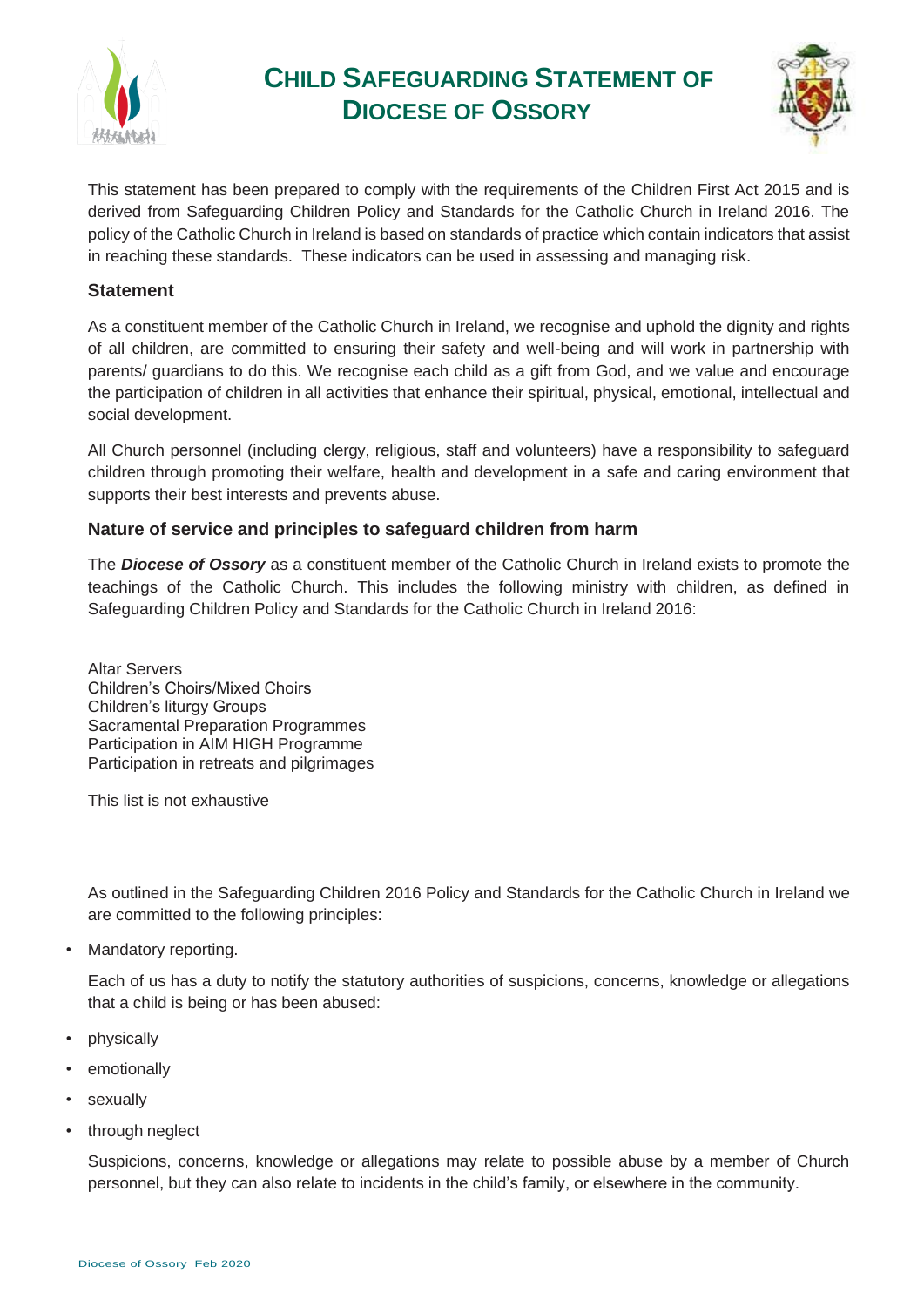#### • **Caring for the welfare of all children and the adults who work with them.**

Measures to create and maintain environments that are safe for children, that prevent abuse and that create nurturing, caring conditions within the Church for children and the adults who work with them, will continue to be strengthened and reviewed. This will be done through training support, communications and quality assurance.

# • **Responding appropriately to child protection suspicions, concerns, knowledge or allegations.**

Anyone who brings any suspicion, concern, knowledge or allegation of current or past abuse of a child to the notice of the Church will be responded to sensitively, respectfully, actively and in a timely manner, in line with statutory child protection procedures and Church requirements.

All suspicions, concerns, knowledge or allegations that reach the threshold for reporting to the statutory authorities (apart from those received in the Sacrament of Reconciliation)

will be reported to the appropriate statutory authorities. This will be done irrespective of the status of the person (lay, cleric or religious) who is suspected of having been abusive to a child. If the allegation relates to a lay member of Church personnel, in addition to notifying the statutory authorities, the allegation must be reported to the Church authority. If the allegation relates to a cleric or religious, in addition to notifying the statutory authorities, the allegation must also be reported to the Church authority and the National Board for Safeguarding Children in the Catholic Church in Ireland.

All Church personnel will cooperate with the statutory authorities in all cases.

In responding to complaints of child sexual abuse relating to clergy and all those in forms of consecrated life, Church authorities will act in accordance with the requirements of civil law and canon law, and so will respect the rights and uphold the safeguards afforded in these, both to the complainant and respondent.

#### • **Caring pastorally for complainants and other affected persons.**

Those who have suffered child abuse by Church personnel will receive a compassionate and just response, and will be offered appropriate pastoral care, counselling and support as they seek to rebuild their lives. An appropriate pastoral response to the family, parish, congregation or order and to the wider community will be provided, with due regard to the right of privacy of those directly involved, and to the administration of justice.

#### • **Caring pastorally for respondents and other affectedpersons.**

This Church body in its response to suspicions, concerns, knowledge or allegations of child sexual abuse will respect the rights under civil law and canon law of an accused cleric or religious or other Church personnel. A legal presumption of innocence will be maintained during the statutory and Church inquiry processes. As the processes develop, additional assessment, therapy and support services may be offered to the respondent.

The Church authority will take responsibility for ensuring that any cleric or religious who is considered to constitute a danger to children is managed according to a risk management plan.

All requisite steps will be taken to restore the good name and reputation of anyone who has been wrongly accused of abusing a child.

Respondents belong to families and diocesan or religious communities. The Church authority will be mindful of the need to provide support to members of families and communities affected by the respondent's changed situation.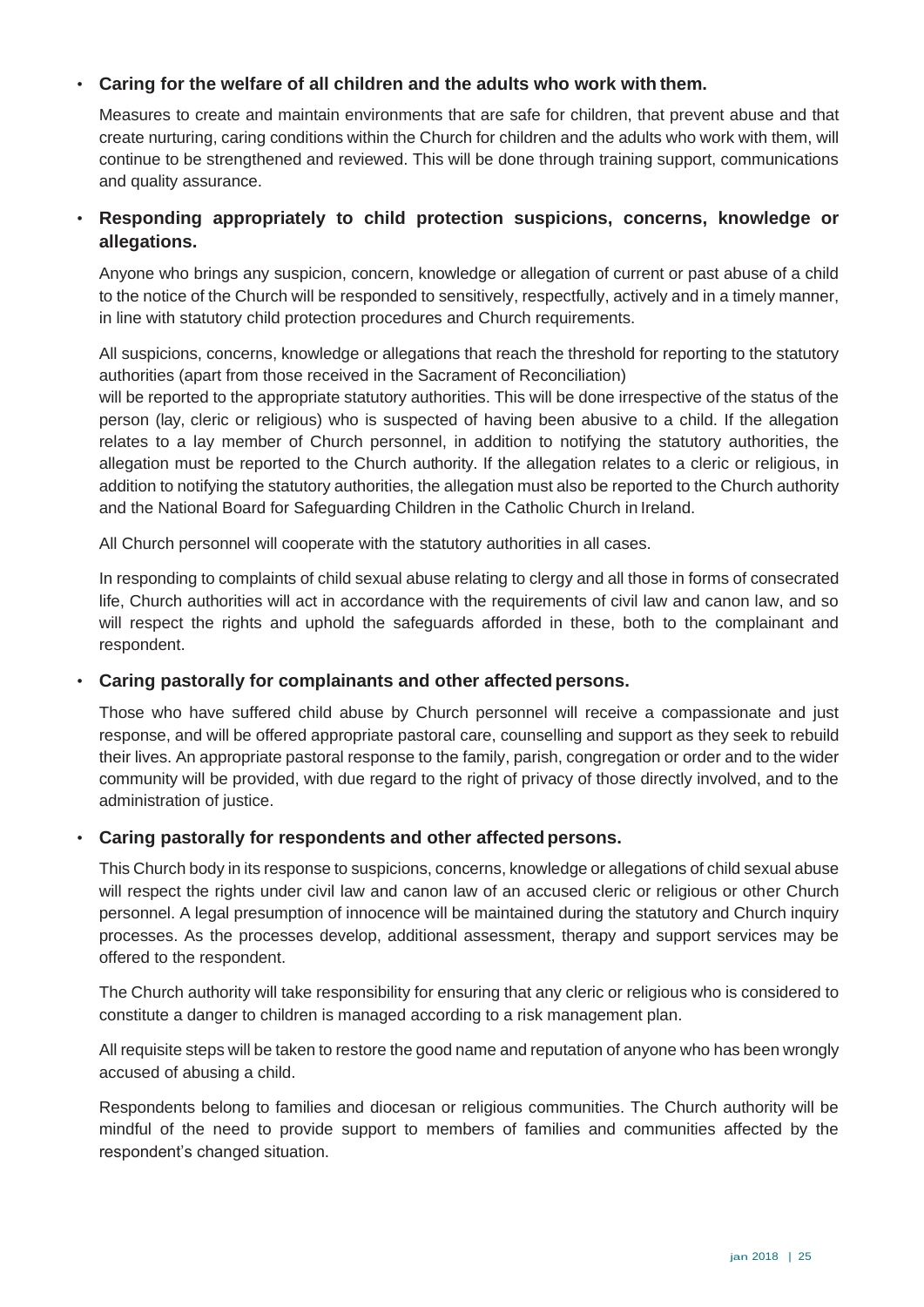# **Risk Assessment**

The table below sets out the identified risks to the safety of children and young people involved in Church activities in *Diocese of Ossory* and the steps taken to minimise the risks of abuse.

| <b>Risk Identified</b>                                                                                                                                                                                                                    | Procedure in place to manage                                                                                                                                                                                                                                                                                   |
|-------------------------------------------------------------------------------------------------------------------------------------------------------------------------------------------------------------------------------------------|----------------------------------------------------------------------------------------------------------------------------------------------------------------------------------------------------------------------------------------------------------------------------------------------------------------|
|                                                                                                                                                                                                                                           | risk identified                                                                                                                                                                                                                                                                                                |
| Risk of harm (as defined in the Children First<br>Act 2015) of a child by Church personnel                                                                                                                                                | Procedures to meet Indicator 1.1 of the Child<br>Safeguarding Policy available from<br><b>Standard 1 Creating &amp; Maintaining Safe Environments</b>                                                                                                                                                          |
| Risk of harm through bullying (as defined<br>in the Children First Act 2015) of a child by<br>Church personnel or peers                                                                                                                   | Procedures to meet Indicator 1.2 of the Child<br>Safeguarding Policy available from<br><b>Standard 1 Creating &amp; Maintaining Safe Environments</b><br>Procedures to meet Indicator 1.3 of the Child<br>Safeguarding Policy available from<br><b>Standard 1 Creating &amp; Maintaining Safe Environments</b> |
| The environment in which work with<br>children is facilitated fails to protect them<br>from harm (as defined in the Children First<br>Act 2015)                                                                                           | Procedures to meet Indicators 1.4 and 1.8 of the<br>Child Safeguarding Policy available from<br><b>Standard 1 Creating &amp; Maintaining Safe Environments</b>                                                                                                                                                 |
| The environment in which work with<br>children is facilitated fails to meet effective<br>safeguarding practice                                                                                                                            | Procedures to meet Indicators 1.4 and 1.8 of the<br>Child Safeguarding Policy available from<br><b>Standard 1 Creating &amp; Maintaining Safe Environments</b>                                                                                                                                                 |
| External groups who use Church<br>property are unsafe to do so                                                                                                                                                                            | Procedures to meet Indicator 1.5 of the Child<br>Safeguarding Policy available from<br><b>Standard 1 Creating &amp; Maintaining Safe Environments</b>                                                                                                                                                          |
| Risk of harm (as defined in the Children First<br>Act 2015) to a child during activities or trips<br>away from home from Church personnel or                                                                                              | Procedures to meet Indicators 1.6 and 1.7 of the Child<br>Safeguarding Policy available from<br><b>Standard 1 Creating &amp; Maintaining Safe Environments</b>                                                                                                                                                 |
| Risk of harm (as defined in the Children<br>First Act 2015) through the use of digital<br>media (photography, video and social                                                                                                            | Procedures to meet Indicator 1.9 of the Child<br>Safeguarding Policy available from<br><b>Standard 1 Creating &amp; Maintaining Safe Environments</b>                                                                                                                                                          |
| Church personnel fail to report an<br>allegation, suspicion, concern or<br>knowledge appropriately                                                                                                                                        | Procedures to meet Indicator 2.1 of the Child<br>Safeguarding Policy available from<br>Standard 2 Responding to Child Protection<br><b>Responding to Child Protection Concerns</b>                                                                                                                             |
| Church personnel fail to take action during<br>and following any investigation into<br>allegations of abuse against clerics and<br>religious to ensure children are protected<br>from harm (as defined in the Children First<br>Act 2015) | Procedures to meet Indicators 4.1, 4.2, 4.3 and 4.4 of<br>the Child Safeguarding Policy available from<br>Standard 4 Care & Management of the Respondent                                                                                                                                                       |
| Church personnel fail to support those<br>who are victims of abuse                                                                                                                                                                        | Procedures to meet Indicators 3.1, 3.2 and 3.3 of the<br>Child Safeguarding Policy available from<br>Standard 4 Care & Support for the Complainant                                                                                                                                                             |
| Church personnel fail to understand<br>their responsibilities to safeguard<br>children                                                                                                                                                    | Procedures to meet Indicators 5.1, 5.2, 5.3 and 5.4 of<br>the Child Safeguarding Policy available from<br><b>Standard 5 Training &amp; Support</b>                                                                                                                                                             |
| Children and their parents do not<br>understand the Church's policy, procedures<br>and structure to safeguard children and<br>protect them from harm (as defined in the<br>Children First Act 2015)                                       | Procedures to meet Indicators 5.5, 6.1, 6.2, 6.3<br>and 6.4 of the Child Safeguarding Policy available<br>from<br><b>Standard 5 Training &amp; Support</b><br><b>Standard 6 Communication</b>                                                                                                                  |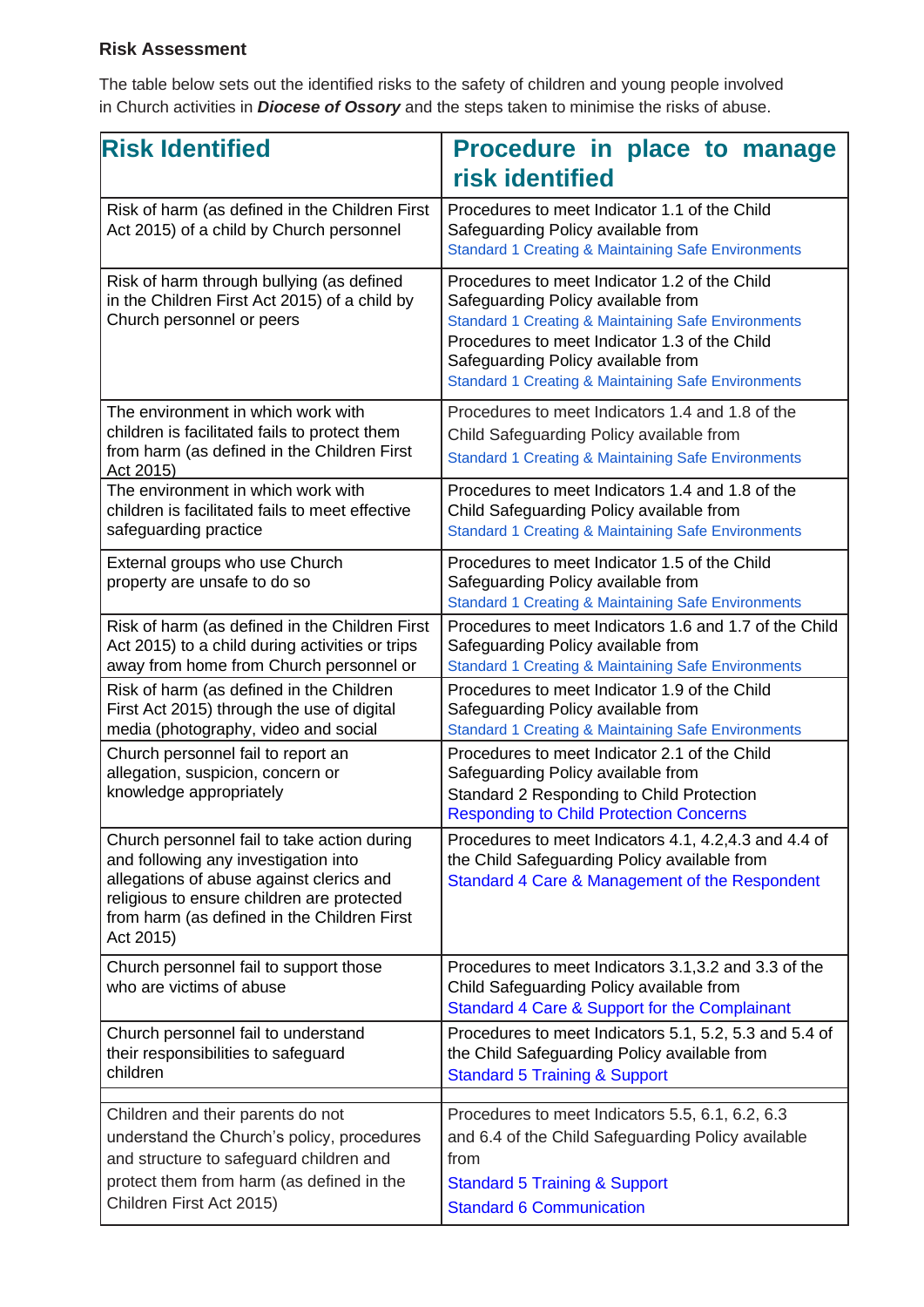| The procedures for safeguarding children                                                                                | Procedures to meet Indicators 7.1, 7.2 and 7.3 of the                                                                                                                                                     |
|-------------------------------------------------------------------------------------------------------------------------|-----------------------------------------------------------------------------------------------------------------------------------------------------------------------------------------------------------|
| from harm (as defined in the Children First                                                                             | Child Safeguarding Policy available from                                                                                                                                                                  |
| Act 2015) fail to be implemented                                                                                        | <b>Standard 7 Quality Assurance &amp; Compliance</b>                                                                                                                                                      |
| The Church authority fails to ensure the<br>appointment of a relevant person and<br>maintain a list of mandated persons | Procedures to meeting Indicators 1.1, 6.1 and 2.1 of<br>the Child Safeguarding Policy available from<br><b>Standard 1 Creating &amp; Maintaining Safe Environments</b><br><b>Standard 6 Communication</b> |

## **Risk Assessment (Risks identified at Parish level)**

Local activity with children is risk assessed in each parish in which the activity takes place as part of Indicator 1.8 of Safeguarding Children Policy and Standards for the Catholic Church in Ireland 2016

| <b>Risk Identified</b>                                                                                                                                                                                                   | <b>Procedure in place</b><br>to manage risk                                                                                                                |
|--------------------------------------------------------------------------------------------------------------------------------------------------------------------------------------------------------------------------|------------------------------------------------------------------------------------------------------------------------------------------------------------|
| Local activity with children is risk assessed in each<br>location in which the activity takes place as part of<br>Indicator 1.8 of Safeguarding Children Policy and<br>Standards for the Catholic Church in Ireland 2016 | For full details of localised risks and the procedures<br>in place to manage these please refer to the hazard<br>assessments stored at local Parish Office |

## **Procedures**

All procedures outlined in the risk assessment above are available at [www.safeguarding.ie](https://www.safeguarding.ie/) The procedures listed above include the following:

- Procedure for the management of allegations of abuse or misconduct against workers/volunteers of a child availing of our service. This is part of Indicator 2.1 which is available from [Responding to](http://www.safeguarding.ie/images/Pdfs/Standards/Standard%202.pdf)  [Child Protection Concerns](http://www.safeguarding.ie/images/Pdfs/Standards/Standard%202.pdf)
- Procedure for the safe recruitment and selection of workers and volunteers to work with children. This is part of Indicator 1.1 available from [Standard 1 Creating & Maintaining Safe Environments](http://www.safeguarding.ie/images/Pdfs/Standards/Standard%201.pdf)
- Procedure for provision of and access to child safeguarding training and information, including the identification of the occurrence of harm. This is part of Indicators 5.1, 5.2, 5.3 and 5.4 available from [Standard 5 Training & Support](http://www.safeguarding.ie/images/Pdfs/Standards/Standard%205.pdf)
- Procedure for the reporting of child protection or welfare concerns to Tusla. This is part of Indicator 2.1 which is available from [Responding to Child Protection Concerns](http://www.safeguarding.ie/images/Pdfs/Standards/Standard%202.pdf)
- Procedure for maintaining a list of the persons (if any) in the relevant service who are mandated persons. This is part of Indicator 2.1 which is available from Responding to [Child Protection](http://www.safeguarding.ie/images/Pdfs/Standards/Standard%202.pdf)  **[Concerns](http://www.safeguarding.ie/images/Pdfs/Standards/Standard%202.pdf)**
- Procedure for appointing a relevant person. This is part of Indicators 1.1 which is available from [Standard 1 Creating & Maintaining Safe Environments](http://www.safeguarding.ie/images/Pdfs/Standards/Standard%201.pdf) and 6.1 available from [Standard 6](http://www.safeguarding.ie/images/Pdfs/Standards/Standard%206.pdf)  **[Communication](http://www.safeguarding.ie/images/Pdfs/Standards/Standard%206.pdf)**

#### **Implementation**

The **Diocese of Ossory** is committed to safeguarding children through the implementation of *Safeguarding Children Policy and Standards for the Catholic Church in Ireland 2016*. This Child Safeguarding Statement and our practice supports our desire to keep children safe from harm while in our ministries. As part of our annual audit against the relevant indicators of the child safeguarding